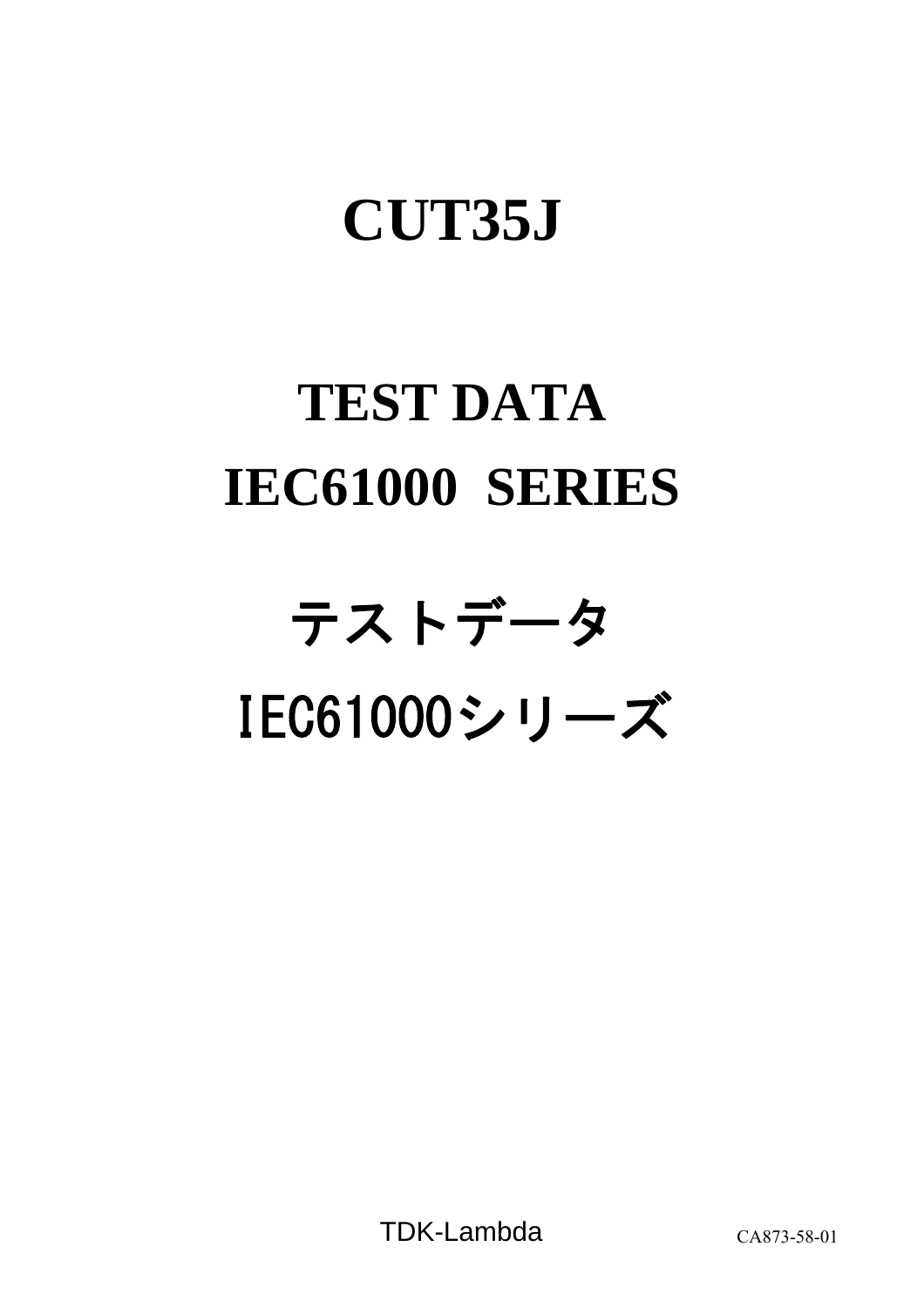## CUT35J

## **I N D E X**

| 1.静電気放電イミュニティ試験<br>Electrostatic Discharge Immunity Test (IEC61000-4-2)                                          |
|------------------------------------------------------------------------------------------------------------------|
| Radiated Radio-Frequency Electromagnetic Field Immunity Test (IEC61000-4-3)                                      |
| Electrical Fast Transient / Burst Immunity Test (IEC61000-4-4)                                                   |
| 4.サージイミュニティ試験<br>Surge Immunity Test (IEC61000-4-5)                                                              |
| 5.伝導性無線周波数電磁界イミュニティ試験<br>Conducted Disturbances Induced by<br>Radio-Frequency Field Immunity Test (IEC61000-4-6) |
| 6.電力周波数磁界イミュニティ試験<br>Power Frequency Magnetic Field Immunity Test (IEC61000-4-8)                                 |
| 7.電圧ディップ、瞬停イミュニティ試験<br>Voltage Dips, Short Interruptions Immunity Test (IEC61000-4-11)                           |

使用記号 Terminology Used

| FG             | $\cdots$ | フレームグラウンド       | Frame GND                               |
|----------------|----------|-----------------|-----------------------------------------|
| $\pm$          | .        | 接地用端子           | Functional earth $($ $\pm$ $)$ terminal |
| $\mathbf{L}$   | $\cdots$ | ライブライン          | Live line                               |
| $\mathbf N$    | $\cdots$ | ニュートラルライン       | Neutral line                            |
|                | $\cdots$ | 接地              | Earth                                   |
| V <sub>1</sub> | $\cdots$ | CH1+出力          | $CH1 + Output$                          |
| G <sub>1</sub> | $\cdots$ | <b>CH1 - 出力</b> | CH1 - Output                            |
| V <sub>2</sub> | $\cdots$ | CH2+出力          | $CH2 + Output$                          |
| G2             | $\cdots$ | CH2/CH3 共通グランド  | CH2/CH3 Common GND                      |
| V <sub>3</sub> | .        | CH3 - 出力        | CH <sub>3</sub> - Output                |

※ 当社標準測定条件における結果であり、参考値としてお考え願います。 Test results are reference data based on our standard measurement condition.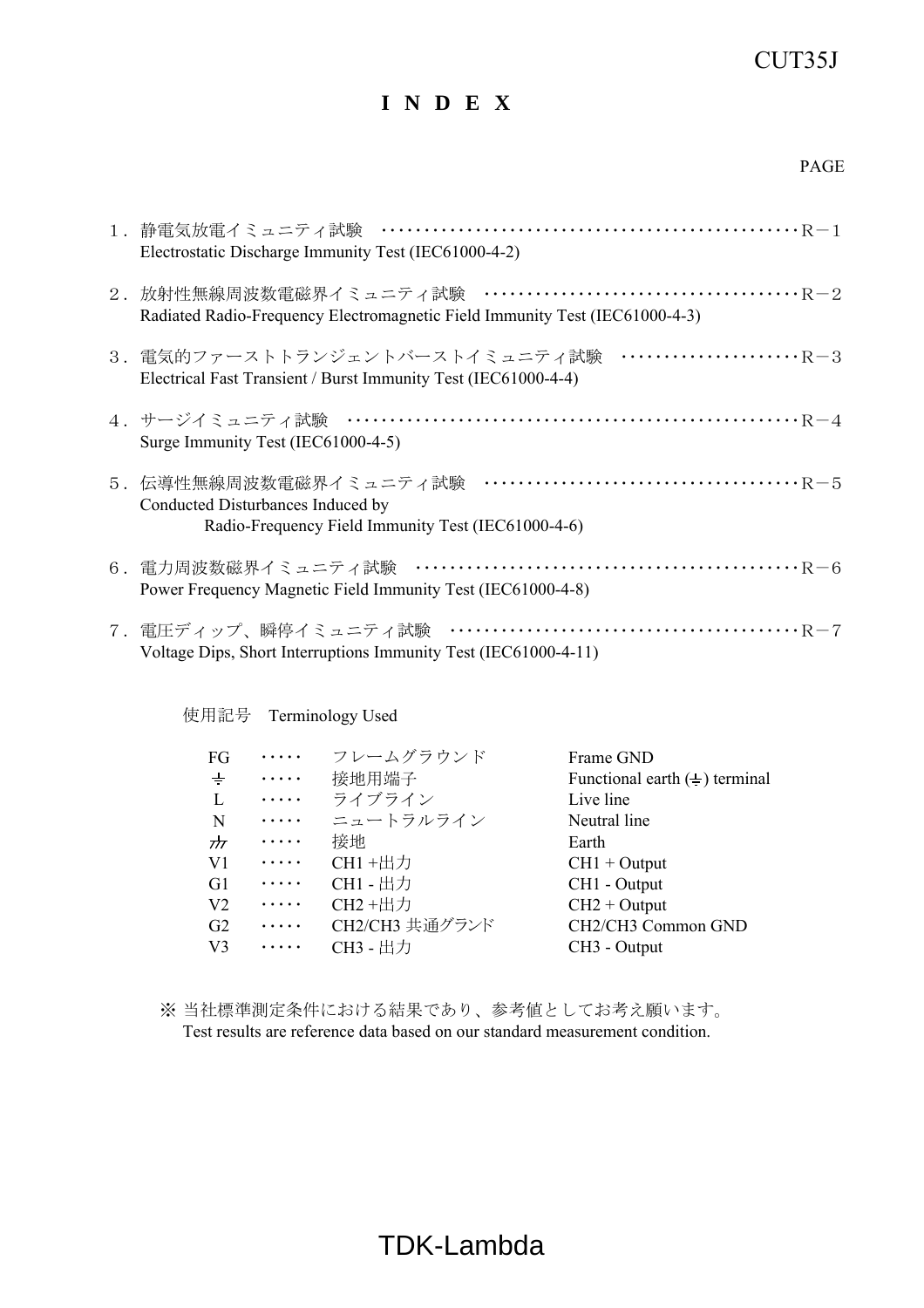#### 1. 静雷気放雷イミュニティ試験 **Electrostatic Discharge Immunity Test (IEC61000-4-2)**

#### **MODEL: CUT35J**

#### **(1)** 使用計測器 **Equipment Used** 静電気試験機 :NSG435 (SCHAFFNER) Electro Static Discharge Simulator  *放電抵抗* $:330Ω$ **静電容量** $:150pF$ Discharge Resistance Capacity **(2)** 試験条件 **Test Conditions** ・入力電圧 :100, 230VAC ・出力電圧 :定格 Input Voltage Output Voltage Rated ・出力電流 :Full load ・極性 :+,- Output Current Polarity •試験回数 :10回 •放電間隔 :>1秒 Number of Tests 10 times Discharge Interval  $>1$  second ・周囲温度 :25℃ Ambient Temperature

#### **(3)** 試験方法及び印加箇所 **Test Method and Device Test Point**

接触放電 : 上、供試体固定ネジ部 Contact Discharge  $\quad \perp$ , Mounting Screw 気中放電 :入出力端子(L, N, ±, V1, V2, V3, G1, G2), 供試体固定ネジ部 Air Discharge Input and Output terminal  $(L, N, \pm V1, V2, V3, G1, G2)$ , Mounting Screw



#### **(4)** 判定条件 **Acceptable Conditions**

- 1. 入力再投入を必要とする一時的な機能低下のない事
- Must not have temporary function degradation that requires input restart.
- 2. 試験後の出力電圧は初期値から変動していない事

The output voltage must be within the regulation of specification after the test.

3. 発煙・発火のない事 Smoke and fire are not allowed.

| 試験結果<br>(5)<br><b>Test Result</b> |
|-----------------------------------|
|-----------------------------------|

| .                      |            |             |                   |             |             |
|------------------------|------------|-------------|-------------------|-------------|-------------|
| Contact Discharge (kV) | CUT35J-522 | CUT35J-5FF  | Air Discharge(kV) | CUT35J-522  | CUT35J-5FF  |
|                        | PASS       | <b>PASS</b> |                   | <b>PASS</b> | <b>PASS</b> |
|                        | PASS       | <b>PASS</b> |                   | <b>PASS</b> | <b>PASS</b> |
|                        |            |             |                   | <b>PASS</b> | <b>PASS</b> |

## $TDK-Lambda$  R-1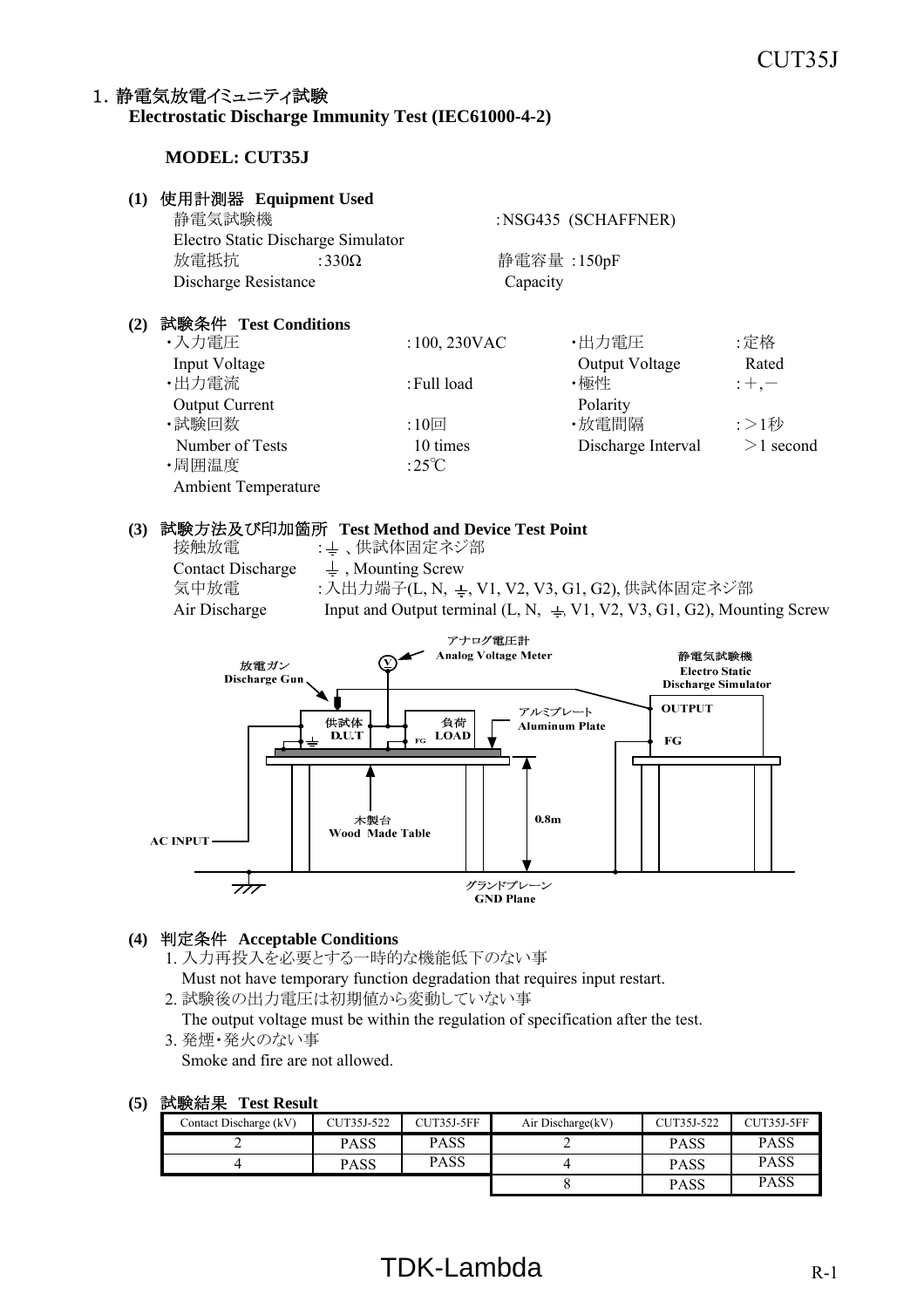#### 2. 放射性無線周波数電磁界イミュニティ試験

#### **Radiated Radio-Frequency Electromagnetic Field Immunity Test (IEC61000-4-3)**

#### **MODEL: CUT35J**

#### **(1)** 使用計測器 **Equipment Used** シグナルジェネレータ Signal generator : SML 03 (RS)  $\sqrt{7}$  Power amplifier : AR500W 1000A (AR) フィールドメータ Field meter  $\qquad \qquad$ : FM5004 (AR) 電界フィールドプローブ Electric field probe : FP6001 (AR) バイログアンテナ Bilog antenna : HL 046 (RS) : VULB9160 (SCHWARZBECK) **(2)** 試験条件 **Test Conditions** ・入力電圧 :100, 230VAC ・出力電圧 :定格

| <b>Input Voltage</b>      |                                                          | Output Voltage Rated       |                   |
|---------------------------|----------------------------------------------------------|----------------------------|-------------------|
| ・出力電流                     | : Full load                                              | ・振幅変調 :80%, 1kHz           |                   |
| <b>Output Current</b>     |                                                          | Amplitude Modulated        |                   |
| ・偏波                       | :水平、垂直                                                   | •周囲温度   :25℃               |                   |
| Wave Angle                | Horizontal and Vertical                                  | <b>Ambient Temperature</b> |                   |
|                           | ・スイープコンディション :1.0%ステップ、0.5秒保持                            | ・距離                        | :3.0 <sub>m</sub> |
| Sweep Condition           | $1.0\%$ step up, 0.5 seconds hold                        | Distance                   |                   |
| ·試験方向                     | :上下、左右、前後                                                |                            |                   |
| Test Angle                | Top/Bottom, Both Sides, Front/Back                       |                            |                   |
| ・電磁界周波数                   | :80 $\sim$ 1000MHz, 1.4 $\sim$ 2.0GHz, 2.0 $\sim$ 2.7GHz |                            |                   |
| Electromagnetic Frequency |                                                          |                            |                   |

#### **(3)** 試験方法 **Test Method**



#### **(4)** 判定条件 **Acceptable Conditions**

- 1. 試験中、5%を超える出力電圧の変動のない事
- The regulation of output voltage must not exceed 5% of initial value during test. 2. 試験後の出力電圧は初期値から変動していない事
- The output voltage must be within the regulation of specification after the test.
- 3. 発煙・発火のない事

Smoke and fire are not allowed.

#### **(5)** 試験結果 **Test Result**

| Radiation Field Strength (V/m) | Electromagnetic Frequency         | CUT35J-522  | CUT35J-5FF  |
|--------------------------------|-----------------------------------|-------------|-------------|
|                                | $2.0 \sim 2.7$ GHz                | <b>PASS</b> | PASS        |
|                                | $1.4\mathtt{\sim}2.0\mathrm{GHz}$ | <b>PASS</b> | <b>PASS</b> |
|                                | $80\sim1000$ MHz                  | <b>PASS</b> | PASS        |

## $TDK-Lambda$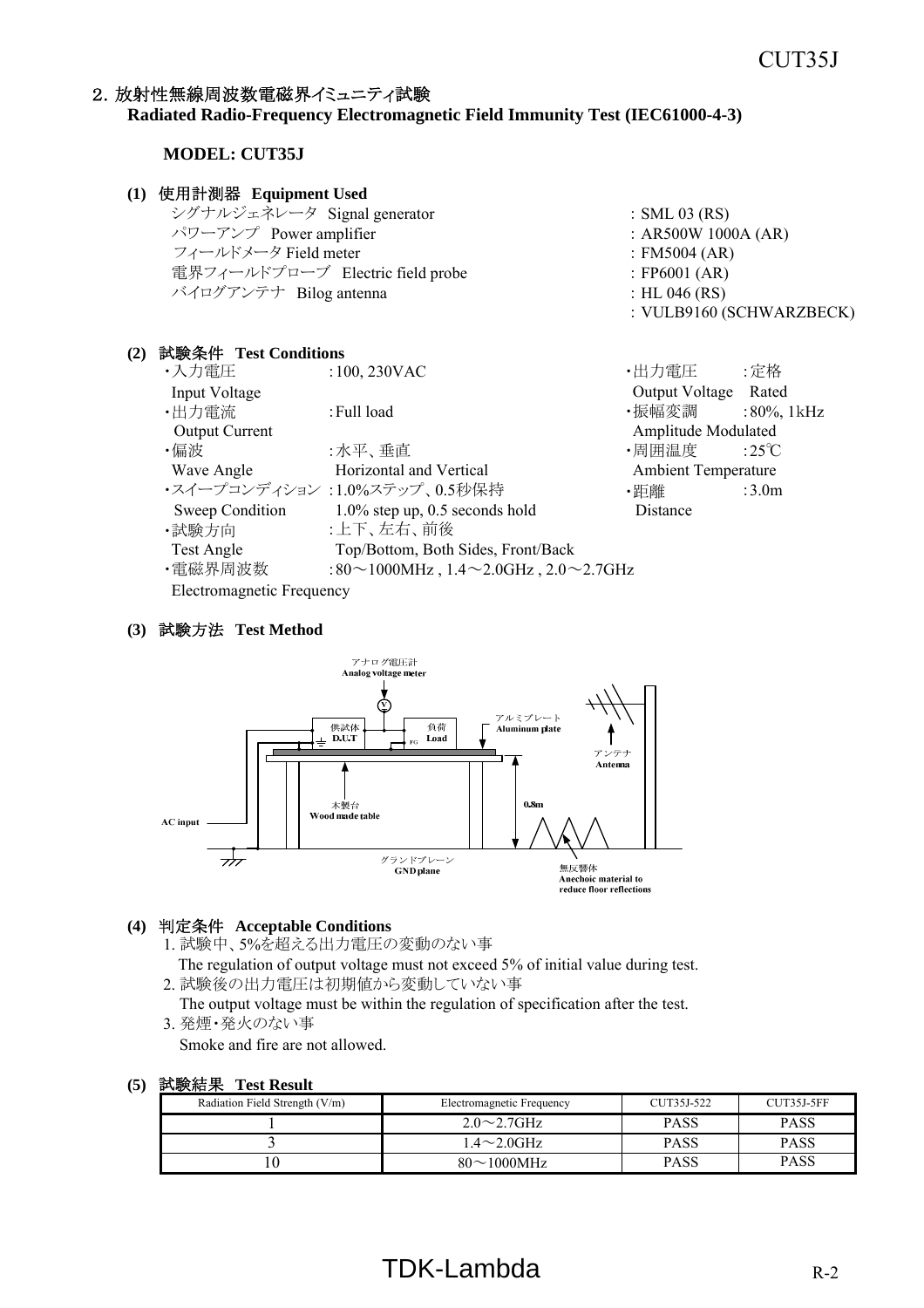#### 3. 電気的ファーストトランジェントバーストイミュニティ試験 **Electrical Fast Transient / Burst Immunity Test (IEC61000-4-4)**

#### **MODEL: CUT35J**

#### **(1)** 使用計測器 **Equipment Used**

EFT/B発生器 : FNS-100L (NOISEKEN) EFT/B Generator

#### **(2)** 試験条件 **Test Conditions**

| $:100,230$ VAC | ・出力電圧                  | :定格                 |
|----------------|------------------------|---------------------|
|                | Output Voltage         | Rated               |
| : Full load    | ・試験時間                  | :1分間                |
|                | <b>Test Time</b>       | 1 minute            |
| $;+, -$        | ・周囲温度                  | :25 $\mathrm{C}$    |
|                |                        |                     |
| :1回            | ・パルス周波数                | :5kHz               |
| 1 time         | <b>Pulse Frequency</b> |                     |
| $:0.75$ msec   | ・パルス個数                 | :75 <sub>pcs</sub>  |
|                | Number of Pulse        |                     |
| $:300$ msec    |                        |                     |
|                |                        |                     |
|                |                        | Ambient Temperature |

#### **(3)** 試験方法及び印加箇所 **Test Method and Device Test Point**

(N, L, )、(V1, V2, V3, G1, G2) に印加 Apply to  $(N, L, \frac{1}{2})$ ,  $(V1, V2, V3, G1, G2)$ 



#### **(4)** 判定条件 **Acceptable Conditions**

- 1. 入力再投入を必要とする一時的な機能低下のない事
- Must not have temporary function degradation that requires input restart.
- 2. 試験後の出力電圧は初期値から変動していない事
- The output voltage must be within the regulation of specification after the test. 3. 発煙・発火のない事
	- Smoke and fire are not allowed.

| Test Voltage (kV) | CUT35J-522  | <b>CUT35J-5FF</b> |
|-------------------|-------------|-------------------|
|                   | <b>PASS</b> | <b>PASS</b>       |
|                   | <b>PASS</b> | <b>PASS</b>       |
|                   | <b>PASS</b> | <b>PASS</b>       |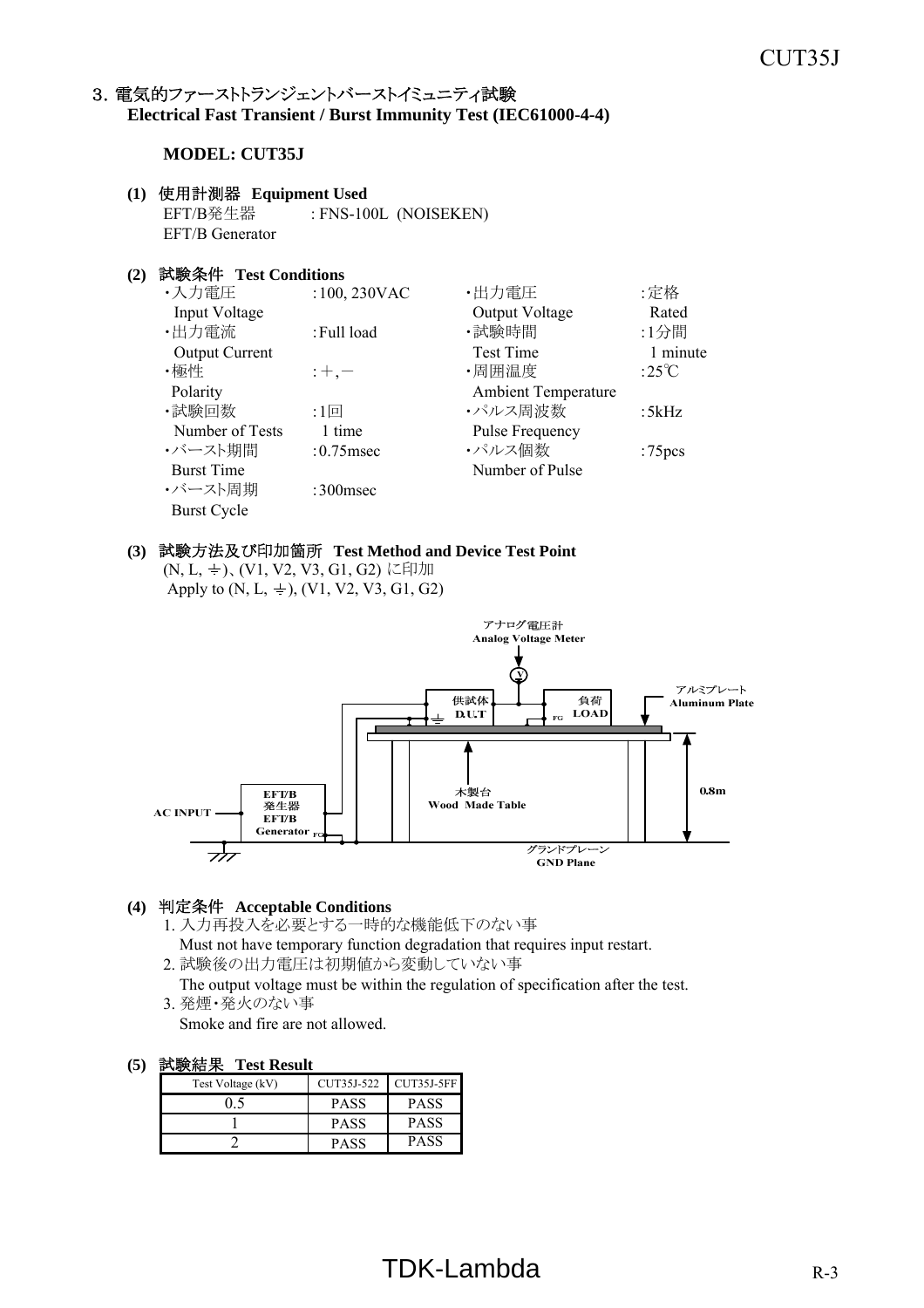#### 4.サージイミュニティ試験 **Surge Immunity Test (IEC61000-4-5)**

#### **MODEL: CUT35J**

| (1) | 使用計測器 Equipment Used                                           |                          |                         |                |                            |                      |                                  |                        |
|-----|----------------------------------------------------------------|--------------------------|-------------------------|----------------|----------------------------|----------------------|----------------------------------|------------------------|
|     | サージ発生器                                                         | $:6100$ (SCHAFFNER)      |                         |                |                            |                      |                                  |                        |
|     | <b>Surge Generator</b><br>結合インピーダンス :コモン<br>Coupling Impedance | Common<br>ノーマル<br>Normal | $12\Omega$<br>$2\Omega$ |                | 結合コンデンサ                    | Coupling Capacitance | :コモン<br>Common<br>ノーマル<br>Normal | $9 \mu F$<br>$18\mu F$ |
| (2) | 試験条件 Test Conditions                                           |                          |                         |                |                            |                      |                                  |                        |
|     | ・入力電圧                                                          | $:100,230$ VAC           |                         | ・出力電圧          |                            | :定格                  |                                  |                        |
|     | Input Voltage                                                  |                          |                         | Output Voltage |                            | Rated                |                                  |                        |
|     | ・出力電流                                                          | :0%, Full load           |                         | ・試験回数          |                            | $:3 \square$         |                                  |                        |
|     | <b>Output Current</b>                                          |                          |                         |                | Number of Tests            | 3 times              |                                  |                        |
|     | ・極性                                                            | $;+, -$                  |                         | ・モード           |                            | :コモン、ノーマル            |                                  |                        |
|     | Polarity                                                       |                          |                         | Mode           |                            |                      | Common and Normal                |                        |
|     | ・位相                                                            | $:0,90$ deg              |                         | ・周囲温度          |                            | :25°C                |                                  |                        |
|     | Phase                                                          |                          |                         |                | <b>Ambient Temperature</b> |                      |                                  |                        |
|     |                                                                |                          |                         |                |                            |                      |                                  |                        |

#### **(3)** 試験方法及び印加箇所 **Test Method and Device Test Point**

コモンモード (N- +, L- +) 及びノーマルモード (N-L) に印加 Apply to Common mode (N-  $\overline{+}$ , L-  $\overline{+}$ ) and Normal mode (N-L).



#### **(4)** 判定条件 **Acceptable Conditions**

- 1. 入力再投入を必要とする一時的な機能低下のない事
- Must not have temporary function degradation that requires input restart.
- 2. 試験後の出力電圧は初期値から変動していない事
	- The output voltage must be within the regulation of specification after the test.
- 3. 発煙・発火のない事 Smoke and fire are not allowed.

#### **(5)** 試験結果 **Test Result**

| Common:           |             |             |                   | Normal      |             |
|-------------------|-------------|-------------|-------------------|-------------|-------------|
| Test Voltage (kV) | CUT35J-522  | CUT35J-5FF  | Test Voltage (kV) | CUT35J-522  | CUT35J-5FF  |
|                   | <b>PASS</b> | <b>PASS</b> | 0.5               | <b>PASS</b> | <b>PASS</b> |
|                   | <b>PASS</b> | <b>PASS</b> |                   | <b>PASS</b> | <b>PASS</b> |
|                   | <b>PASS</b> | <b>PASS</b> |                   | <b>PASS</b> | <b>PASS</b> |
|                   | <b>PASS</b> | <b>PASS</b> |                   |             |             |

## $TDK-Lambda$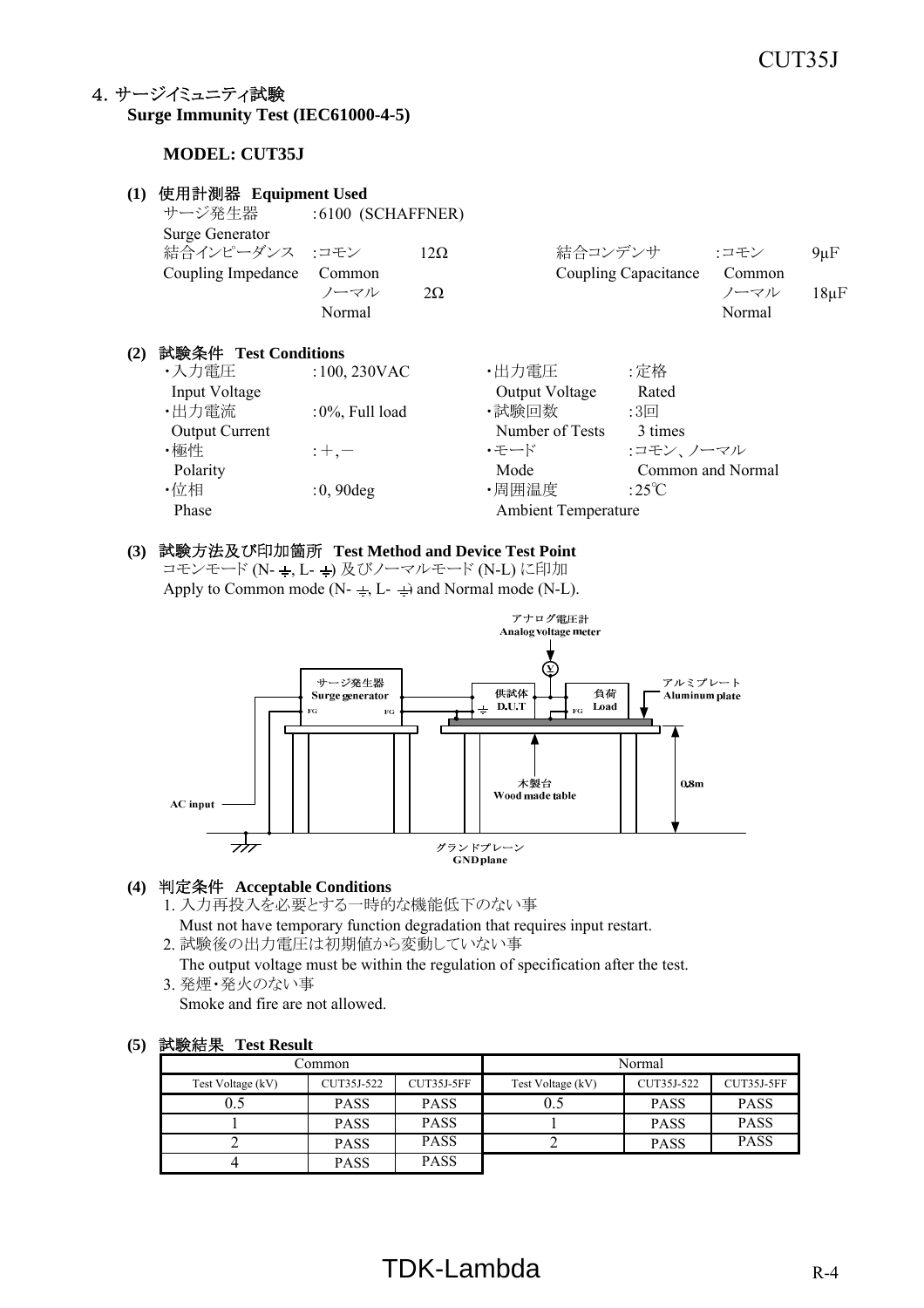#### 5. 伝導性無線周波数電磁界イミュニティ試験

**Conducted Disturbances Induced by Radio-Frequency Field Immunity Test (IEC61000-4-6)**

#### **MODEL: CUT35J**

| (1) | 使用計測器 Equipment Used       |                                   |                           |                      |
|-----|----------------------------|-----------------------------------|---------------------------|----------------------|
|     | RF パワーアンプ                  | : $116FC-CE$ (KALMUS)             |                           |                      |
|     | <b>RF POWER AMPLIFIER</b>  |                                   |                           |                      |
|     | シグナルジェネレータ                 | : IFR 2023A (IFR U.K)             |                           |                      |
|     | <b>SIGNAL GENERATOR</b>    |                                   |                           |                      |
|     |                            |                                   |                           |                      |
| (2) | 試験条件 Test Conditions       |                                   |                           |                      |
|     | ・入力雷圧                      | $:100,230$ VAC                    | ・出力電圧                     | :定格                  |
|     | Input Voltage              |                                   | Output Voltage            | Rated                |
|     | ・出力電流                      | : Full load                       | ・電磁界周波数                   | :150kHz $\sim$ 80MHz |
|     | <b>Output Current</b>      |                                   | Electromagnetic Frequency |                      |
|     | ・周囲温度                      | :25 $\degree$ C                   |                           |                      |
|     | <b>Ambient Temperature</b> |                                   |                           |                      |
|     | ・スイープ・コンディション              | :1.0%ステップ、2.8秒保持                  |                           |                      |
|     | Sweep Condition            | $1.0\%$ step up, 2.8 seconds hold |                           |                      |
|     |                            |                                   |                           |                      |

#### **(3)** 試験方法及び印加箇所 **Test Method and Device Test Point**

(N, L,  $\neq$ ), (V1, V2, V3, G1, G2) に印加 Apply to  $(N, L, \frac{1}{2})$ ,  $(V1, V2, V3, G1, G2)$ 



#### **(4)** 判定条件 **Acceptable Conditions**

1. 試験中、5%を超える出力電圧の変動のない事 The regulation of output voltage must not exceed 5% of initial value during test.

2. 試験後の出力電圧は初期値から変動していない事 The output voltage must be within the regulation of specification after the test.

3. 発煙・発火のない事 Smoke and fire are not allowed.

| -----------       |             |             |
|-------------------|-------------|-------------|
| Voltage Level (V) | CUT35J-522  | CUT35J-5FF  |
|                   | <b>PASS</b> | <b>PASS</b> |
|                   | PASS        | PASS        |
|                   | PASS        | PASS        |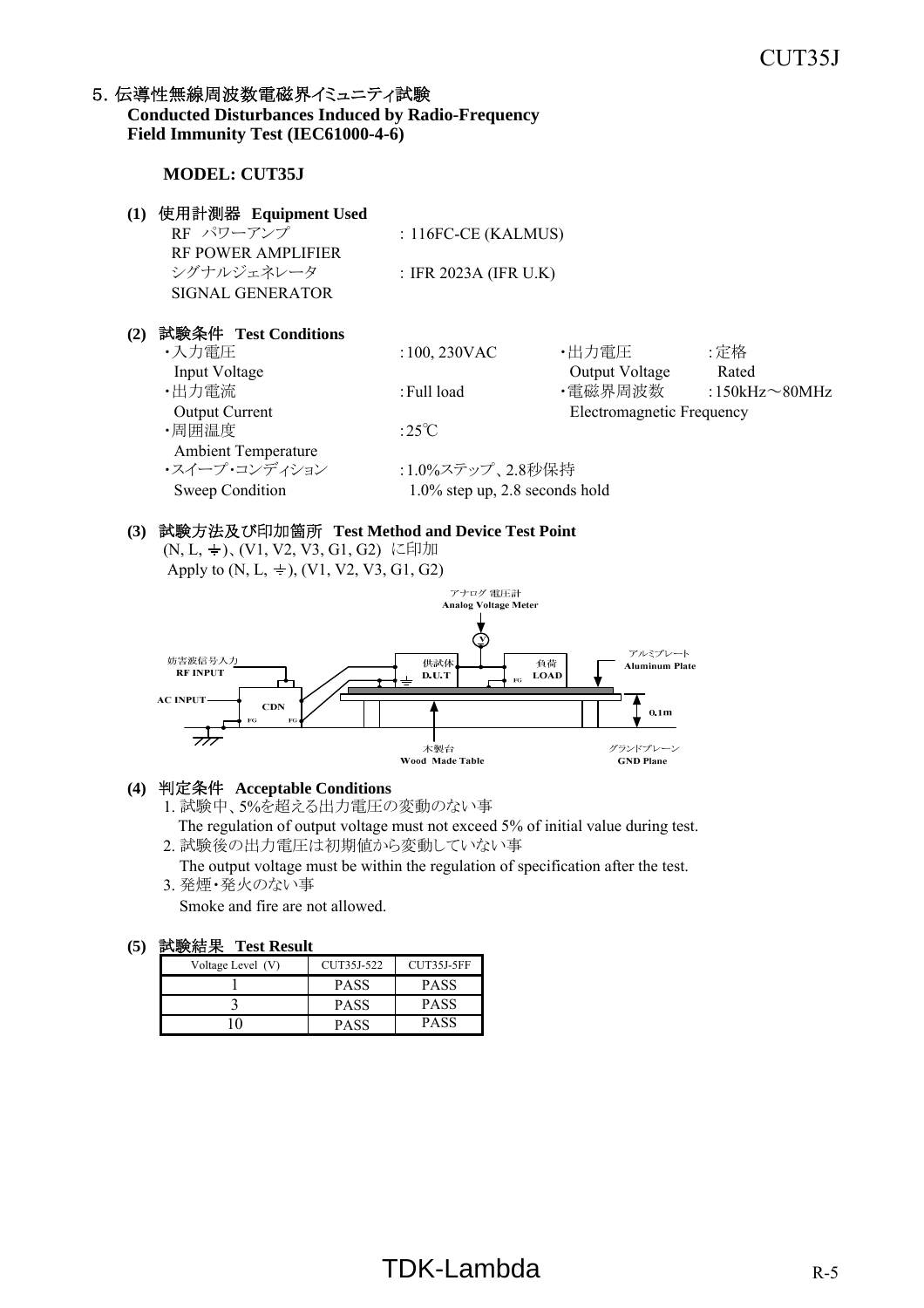## 6. 電力周波数磁界イミュニティ試験

#### **Power Frequency Magnetic Field Immunity Test (IEC61000-4-8)**

#### **MODEL: CUT35J**

#### **(1)** 使用計測器 **Equipment Used**

ACパワーソース :1501L (California Instrument) AC Power Source ヘルムホルツコイル :HHS5215 (Spulen) Helmholts Coil

#### **(2)** 試験条件 **Test Conditions**

| ・入力電圧                 | $:100,230$ VAC                        | ・出力電圧                     | :定格      |
|-----------------------|---------------------------------------|---------------------------|----------|
| Input Voltage         |                                       | Output Voltage            | Rated    |
| ・出力電流                 | : Full load                           | ·印加磁界周波数                  | :50Hz    |
| <b>Output Current</b> |                                       | <b>Magnetic Frequency</b> |          |
| ・周囲温度                 | :25 $\mathrm{C}$                      | ・印加方向                     | :X, Y, Z |
|                       | <b>Ambient Temperature</b>            | Direction                 |          |
| ・試験時間                 | :10秒以上(各方向)                           |                           |          |
| Test Time             | More than 10 seconds (each direction) |                           |          |

#### **(3)** 試験方法 **Test Method**



#### **(4)** 判定条件 **Acceptable Conditions**

- 1. 試験中、5%を超える出力電圧の変動のない事 The regulation of output voltage must not exceed 5% of initial value during test.
- 2. 試験後の出力電圧は初期値から変動していない事
- The output voltage must be within the regulation of specification after the test. 3. 発煙・発火のない事

Smoke and fire are not allowed.

| Magnetic Field Strength $(A/m)$ | CUT35J-522  | CUT35J-5FF  |
|---------------------------------|-------------|-------------|
|                                 | <b>PASS</b> | <b>PASS</b> |
|                                 | <b>PASS</b> | <b>PASS</b> |
|                                 | <b>PASS</b> | <b>PASS</b> |
|                                 | <b>PASS</b> | <b>PASS</b> |